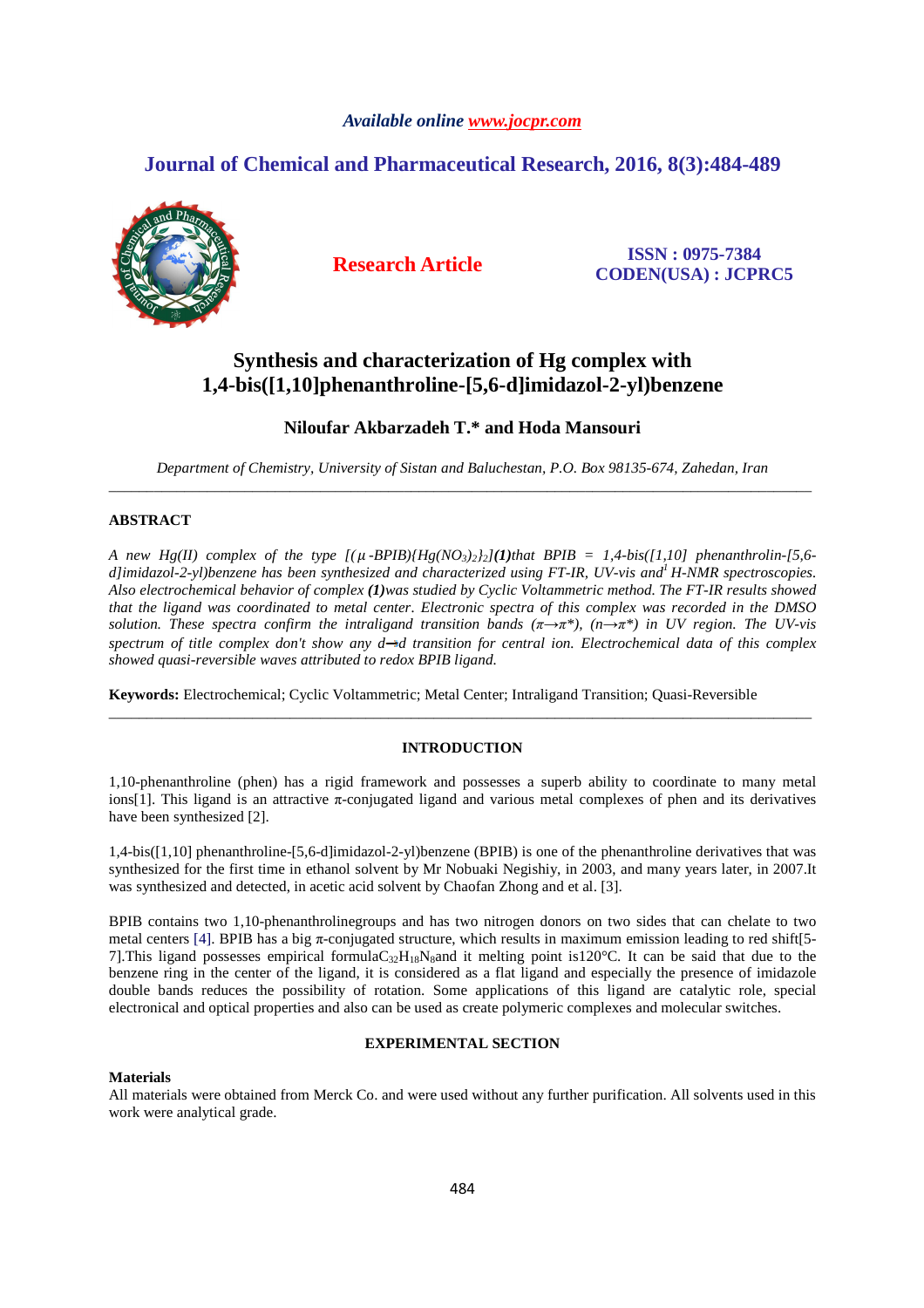#### **Instrument and measurements**

The FT-IR spectra were obtained on a Perkine-Elmer spectrum(KBr pellet). NMR spectra were recorded on a Bruker NMR400 spectrometer operating at 400 MHz at room temperature in DMSO solution. Ultraviolet visible (UV-vis) spectra were measured with JASCO V-570spectrophotometer in DMSO solvents.

\_\_\_\_\_\_\_\_\_\_\_\_\_\_\_\_\_\_\_\_\_\_\_\_\_\_\_\_\_\_\_\_\_\_\_\_\_\_\_\_\_\_\_\_\_\_\_\_\_\_\_\_\_\_\_\_\_\_\_\_\_\_\_\_\_\_\_\_\_\_\_\_\_\_\_\_\_\_

Cyclic voltammograms were recorded by using a Metrohm 694 apparatus. Three electrodes were utilized in this system, a platinum disk working electrode (RDE), a platinum wire auxiliary electrode and Ag/AgCl reference electrode. The platinum disk working electrode was manually cleaned with 1-lm diamond polish prior to each scan. The supporting electrolyte, 0.1 M tetrabutylammoniumhexafluorophosphate (TBAH). DMF was distilled over alumina and degassed under vacuum prior to use in cyclic voltammetry. The solutions were deoxygenated by bubbling with Ar for 15 min.

#### **Synthesis**

#### **Synthesis of 1,10-phenanthrolin- 5,6-dion (phendion)**

A mixture of 1,10phenanthrolin(4.0 g, 19mmol) and KBr (4.0 g, 33mmol) were added to a three necked flask equipped with a dropping funnel. Then ice cold mixture of concentrated  $H_2SO_4$  (40 mL) and  $HNO_3(20 \text{ mL})$  were added to this solution drop wise. The mixture was heated to reflux for4 h. The hot yellow solution was poured over 600 mL of ice and water and neutralized carefully with NaOH until neutral to slightly acidic pH was attained. Extraction with CHCl<sub>3</sub>was followed by drying with anhydrous Na<sub>2</sub>SO<sub>4</sub> and removal of solvent and the precipitate was purified further by crystallization from absolute ethanol to give 5.6 g (96%) of 1,10-phenanthroline-5,6-dione [11].Scheme 1.shows the synthesis of the 1,10-phenanthroline- 5,6-dion (phendion) ligand from 1,10 phenanthroline (phen) .



1, 10- phenanthroline 1,10- phenanthroline- 5,6- dione

**Scheme 1. Synthesis of the phen-dion ligand** 

#### **Synthesis of 1,4-bis([1,10] phenanthroline-[5,6-d]imidazol-2-yl)benzene (BPIB)**

The mixture of 0.335 g (0.25 mmol) of terephthalaldehyde, 0.105 g (0.5 mmol) of phenO<sub>2</sub> and 1.2 g of ammonium acetate in EtOH (100 mL) was refluxed for 7 h. During this time, the color gradually changed due to an orange precipitate is produced. The reaction mixture was cooled and EtOH was removed by rotary evaporation. After addition of water, the orange product was filtered off, washed with water and EtOH. Yield: 70%.Anal. Calc. C,74.70; H, 3.52; N, 21.78. Found: C, 74.40; H, 3.43; N, 20.91. Scheme 2.



**Scheme 2. Synthesis of the BPIB ligand** 

#### $\text{Synthesis of } [(\mu\text{-BPIB})\{\text{Hg}(\text{NO}_3)_2(\text{H}_2\text{O})_2\}_2]$ (1)

A DMSO solution (20 mL) of the ligand BPIB (0.257 g, 0.5 mmol) was added to a methanol solution (10 mL) of  $Hg(NO<sub>3</sub>)<sub>2</sub>·4H<sub>2</sub>O$  (0.561 g, 1mmol). The mixture wasstirred for 48 h at 60°C. After removing the solvent, the precipitate was washed enough with absolute methanol until the filtrate was yellow, and then dried in vacuo at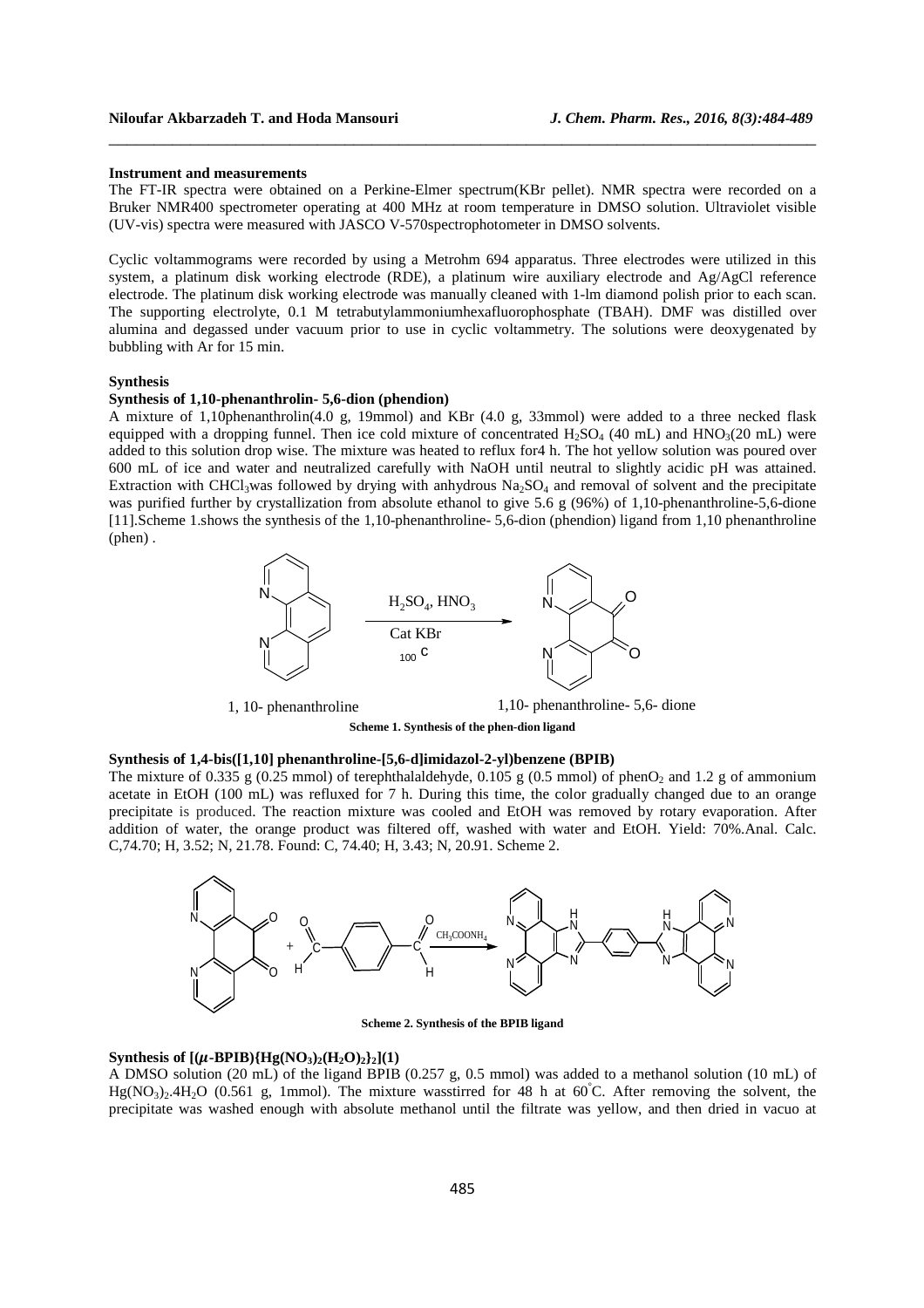#### **Niloufar Akbarzadeh T. and Hoda Mansouri** *J. Chem. Pharm. Res., 2016, 8(3):484-489*

appropriate temperature. Yield: 65%, Anal. Calc: C,31.66; H, 2.42; N, 13.43; O,20.45; Found: C, 31.69; H, 2.48; N, 13.50; O, 20.50. Scheme 3.

\_\_\_\_\_\_\_\_\_\_\_\_\_\_\_\_\_\_\_\_\_\_\_\_\_\_\_\_\_\_\_\_\_\_\_\_\_\_\_\_\_\_\_\_\_\_\_\_\_\_\_\_\_\_\_\_\_\_\_\_\_\_\_\_\_\_\_\_\_\_\_\_\_\_\_\_\_\_



#### **RESULTS AND DISCUSSION**

The ligand and complex were fully characterized by FT-IR, UV-vis, <sup>1</sup>H-NMR and CV.

#### **3.1.FT-IR spectra**

Infrared spectral data of the free ligand and corresponding complex have been compared. The IR spectrum of the free BPIB contains a sharp band at  $1620 \text{ cm}^{-1}$  associated with the stretching frequency of the C=N bond [12]. On complexation this frequency was observed to  $1530 \text{cm}^{-1}$  that shift to a lower wavenumber[13]. The IR frequency shifts (relative to the free ligand) of the amide NH bands exhibited by the diamide complexes were used to establish whether coordination occurs through the amide nitrogen atoms and whether coordination involving nitrogen donors is accompanied by deprotonation[14].The bond around 1500 cm<sup>-1</sup> assigned to NO<sub>2</sub> groups in complex. The IR spectrum of the complex **(1)**shows the band at 327cm<sup>-1</sup>associated with the stretching frequency of the Hg-N bond [15].

### **UV-vis spectra**

Electronic spectrum of  $[(\mu - BPIB)\{Hg(NO_3)_2(H_2O)_2\}](1)$  in DMSO solution is shown in Fig. 1. UV-vis spectra shows two absorption bands in 255, 290nm that attributed to the intra ligand transitions ( $\pi \rightarrow \pi^*$ ) of phenanthroline and one absorption band at 370 nm related to  $(\pi \rightarrow \pi^*)$  of benzene which overlap with(n→ $\pi^*$ ) of phenanthroline[16-17]. Another bonds at 380nm and 395nm are attributed to charge transfer (MLCT)from d-orbitals of Hg<sup>2+</sup> to  $\pi^*$ phenanthroline ligand [18]. Also, UV-vis spectrum of title complex don't show any  $d \rightarrow d$  transition of central ion.



**Fig 1. Absorption spectrum of**  $[(\mu\text{-BPIB})\{Cd(NO_3)_2\}$ **<b>z** $]$ **in DMSO solution** 

#### **3.3. Electrochemical studies**

Electrochemical behavior of the BPIB ligand and complex(1) with scan speed of 500 mvs<sup>-1</sup>, in the DMF solvent were studied and show in Fig.2 and Fig.3. Voltamograms of the ligand and complex, shows cathodic and anodic steps which are corresponding to the oxidation and reduction of the ligand. Table.1. show electrochemical data of BPIB ligand and complex **(1)**.[19-20]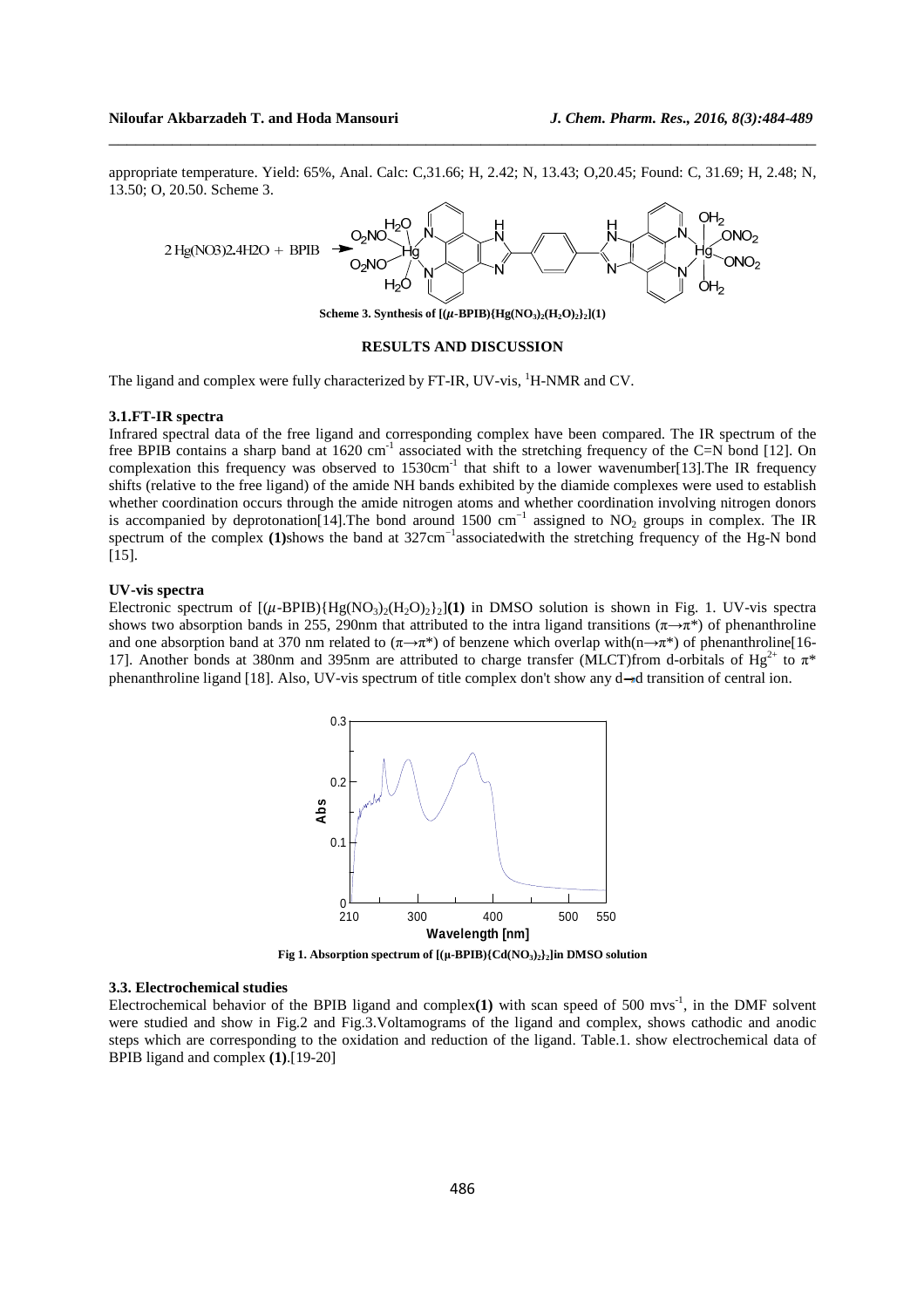

\_\_\_\_\_\_\_\_\_\_\_\_\_\_\_\_\_\_\_\_\_\_\_\_\_\_\_\_\_\_\_\_\_\_\_\_\_\_\_\_\_\_\_\_\_\_\_\_\_\_\_\_\_\_\_\_\_\_\_\_\_\_\_\_\_\_\_\_\_\_\_\_\_\_\_\_\_\_

**Fig 2. Cyclic voltammogram of BPIB ligand in DMF solution** 



**Fig 3. Cyclic voltammogram of [(µ-BPIB){Cd(NO3)2}2] in DMF solution** 

**Table 1. Electrochemical data for Ligand (BPIB ) and complex(1) in DMF solution** 



**Fig4.<sup>1</sup>H-NMR spectrum of BPIB ligand**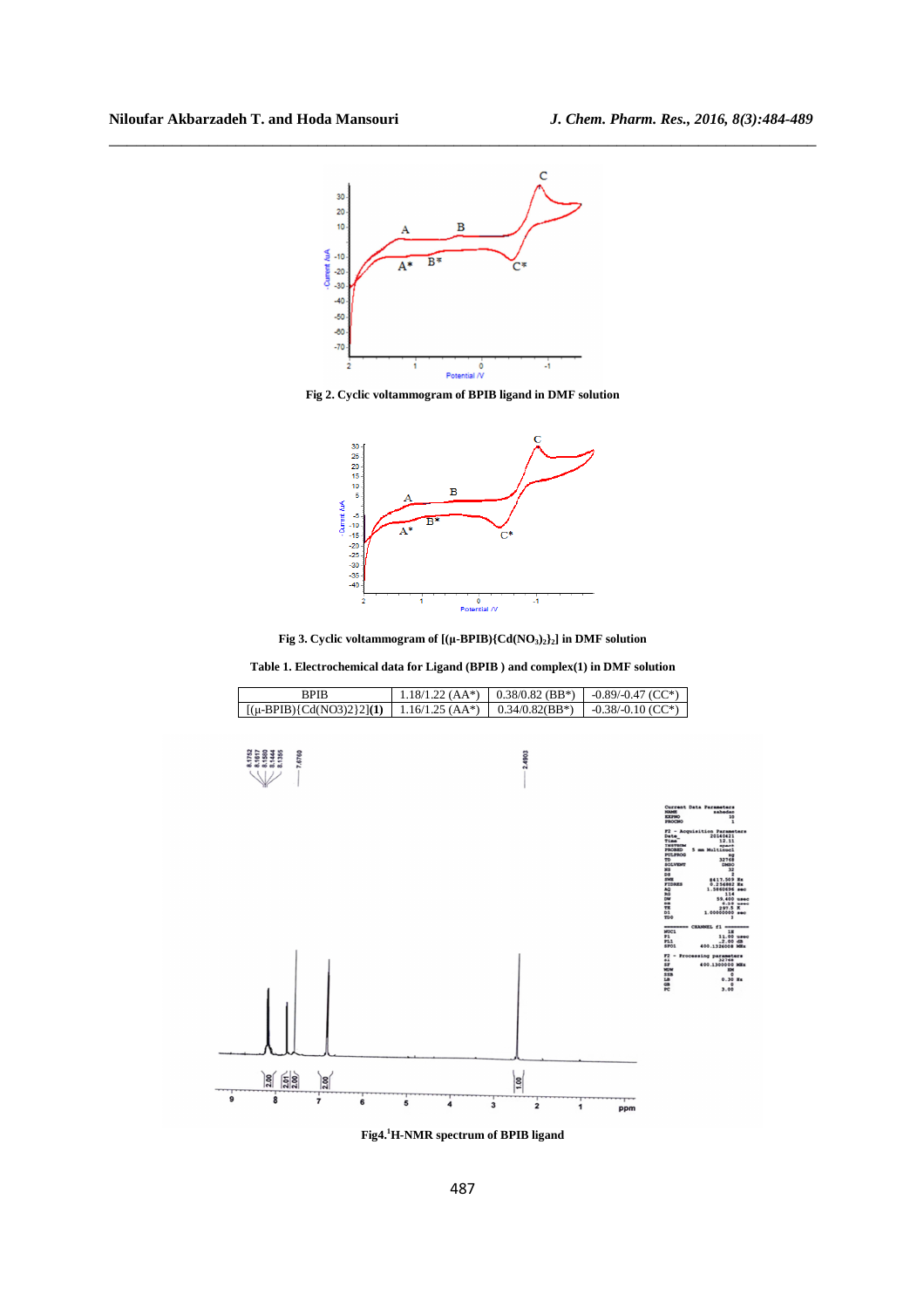

\_\_\_\_\_\_\_\_\_\_\_\_\_\_\_\_\_\_\_\_\_\_\_\_\_\_\_\_\_\_\_\_\_\_\_\_\_\_\_\_\_\_\_\_\_\_\_\_\_\_\_\_\_\_\_\_\_\_\_\_\_\_\_\_\_\_\_\_\_\_\_\_\_\_\_\_\_\_

**Fig 5.** <sup>1</sup>**H-NMR spectrum of**  $[(\mu$ **-BPIB** ${Cd(NO_3)_2}_2]_2$ 

### **3.4. <sup>1</sup>H-NMR spectra**

 ${}^{1}$ H-NMR is a very powerful tool for characterization of compounds in solution. Figs.4 and 5 show the  ${}^{1}$ H NMR spectra of free BPIB and complex(1)respectively in DMSO-d<sub>6</sub>solution at 25°C.Hydrogen atoms of imidazol groups are seen at 2.4 ppm in BPIB. These protons near to metal center accordingly appear in up field in complex (1) and are seen at 1.15 ppm in  $[(\mu-BPIB)\{Cd(NO_3)\}\cdot)(1)$ . The signals observed in the region of 7-9 ppm in Figs. 4 and 5 are corresponding to phenanthroline groups.

## **CONCLUSION**

In summary, we have successfully prepared complex of Hg with bridging ligand obtained from 1-10 phenanthroline. This compound has been characterized using FT-IR, UV–Vis, <sup>1</sup>H-NMR and Cyclic voltammetry (CV) techniques. The IR spectra suggest involvement of unsaturated nitrogen atoms of the C=N moieties groups in bonding with the central metal ions. Cyclic voltammetry technique show complex(1) has good electrochemical behavior. Presence BPIB ligand in this compound causes catalytic and electron transfer properties in complex(1). Also this compound can be used to form an electrochemical polymer.

#### **Acknowledgements**

The authors sincerely thank the University of Sistanand Baluchestan for providing financial support of this work.

## **REFERENCES**

[1] CH. Zhong, H. Huang, A. He, H. Zhang, C. Zhong. *Dyes and Pigments*.,**2007**,1-6.

- [2] T Yamamoto; KAnzai; TIijima; H Fukumoto. *Macromolecules***, 2004**,37, 3064-3067.
- [3] B Gholamkhass; K Koike; NNegishi; H Hori; T Sano; K Takeuchi. *Inorga Chem***.2003**, 42, No. 9, 2919-2932.
- [4] Q D Liu; W L Jia; S Wang. *Inorg. Chem*.**2005**, 44, No. 5, 1332-1343.
- [5] D Kim;H Cho; C Kim.*ProgPolym Sci.***2000**, 25, 1089.
- [6] S M Yue; H B Xu; J F Ma; Z M Su; Y H Kan; H J Zhang. *Polyhedron*, **2006**, 25, 635–644**.**
- [7] MMH Khalil. *Transition Met Chem*.**2000**, 25, 358.
- [8] SYurdakul; M Kurt. *Journal of Molecular Structure*., **2003**, 650, 181–190.
- [9] A K Singh; S. Mehtab; P Saxena. *Talanta*. **2006**, 69, 1143–1148**.**
- [10]JHurley; Y. Tor. J. AM. *Chem. Soc*, **2002**,124, 3749-3762**.**
- [11]C Deegan; B Coyle ; M McCann; Devereux M, DA Egan. *ChemBiol Interact.* **2006**, 164, 2, 115-25.
- [12]N Akbarzadeh-T; A Tati. *Journal of Chemical and Pharmaceutical Research,* **2016**, 8(2), 319-323
- [13]K W Bagnal; O Valasquez-Lopez. J. *Chem. Soc. Dalton Trans*. **1975**,27, 1409- 1421.
- [14]K W Wellington. PhD Thesis, Rhodes University, **1999**.